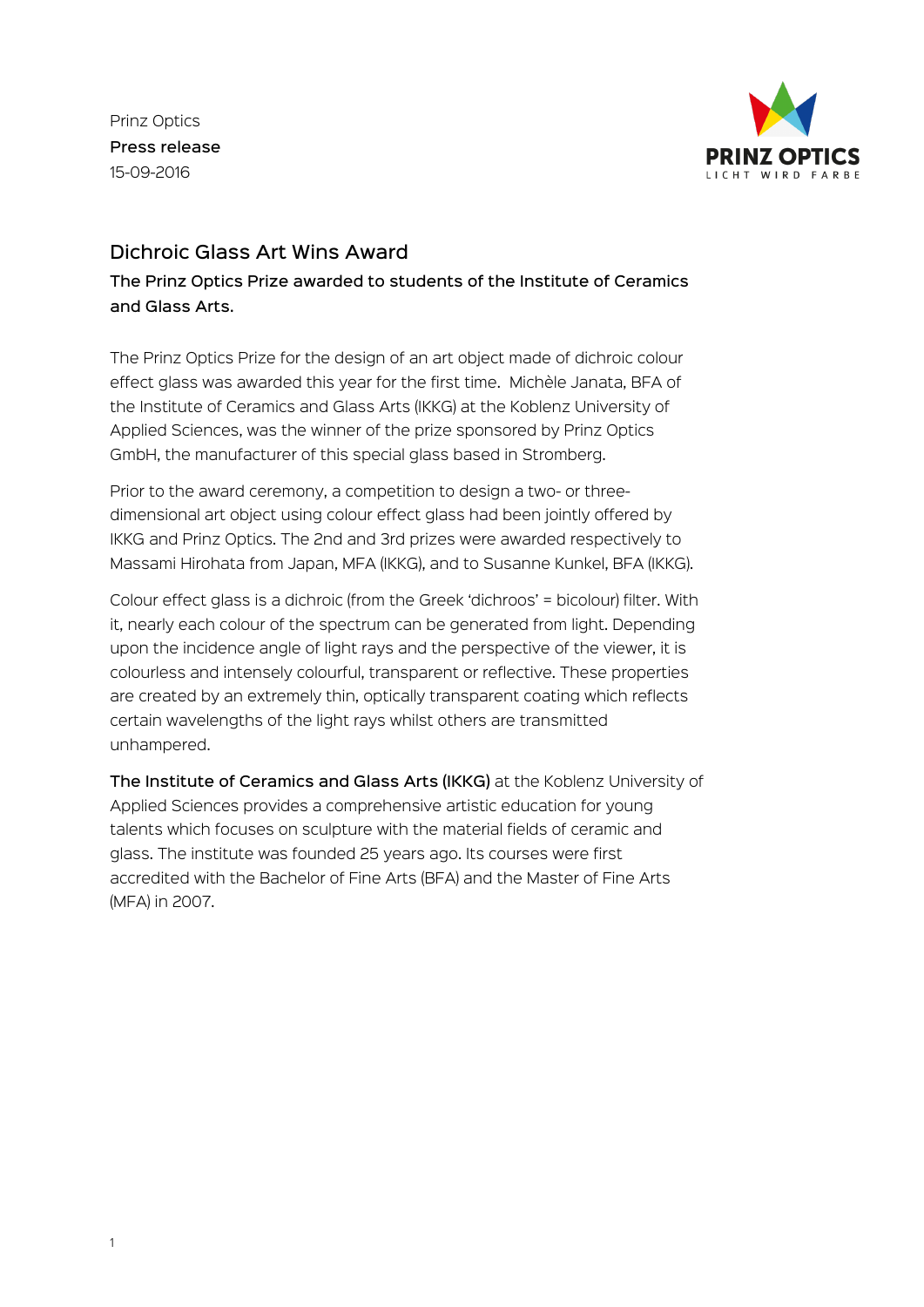### Photos:



## 1st prize

Michèle Janata: From their series "Sunshower", 2016 Dichroic glass, adhesive tape, drawing



# 2nd prize Masami Hirohata: Helios, 2016 Dichroic glass, flashlight, bulb, mirror, metal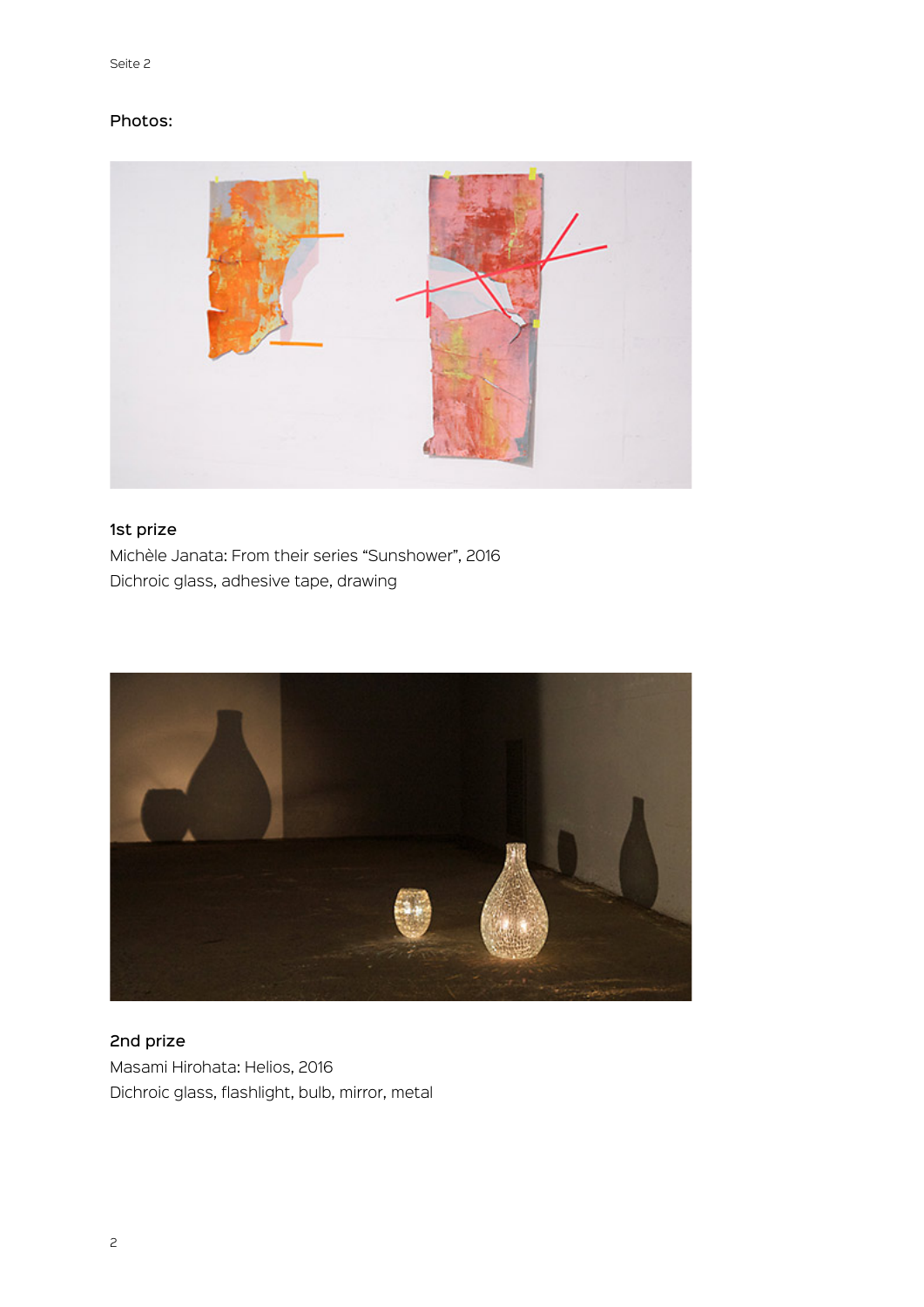

#### 3rd prize

Susanne Kunkel: Zeitimpuls / stille Dissonanz, 2016 Dichroic glass, newspaper, metal Photographer: Helge Articus

High res pictures or additional material can be provided on request.

Stromberg, Germany, September 2016

For more information:

## Prinz Optics press contact Peter Röhlen

Managing Director PRINZ OPTICS GmbH

Simmerner Strasse 7 D-55442 Stromberg Germany

Fon +49 6724 601 93-16 Fon +49 6724 601 93-11 peter.roehlen@prinzoptics.de www.prinzoptics.com